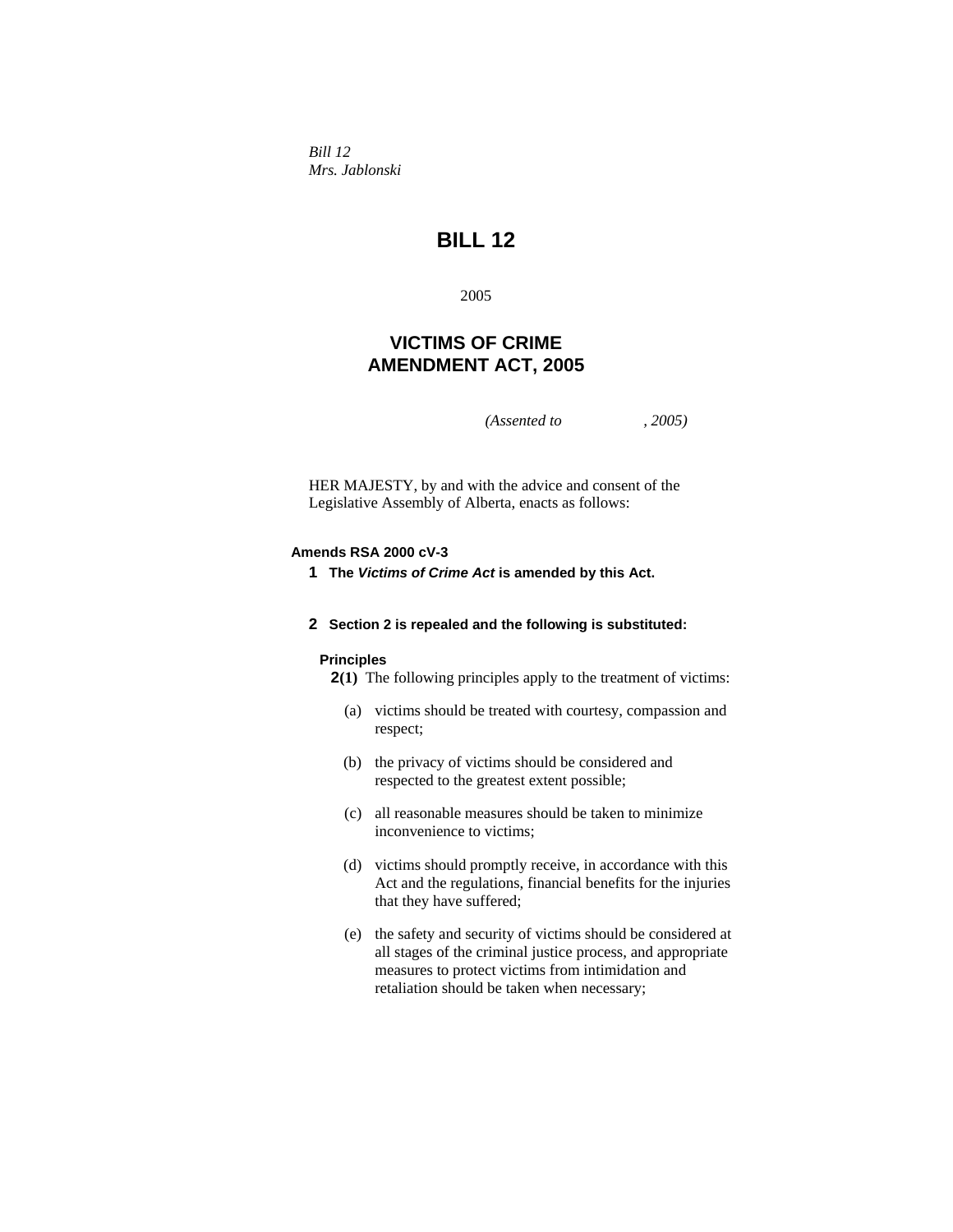- (f) information should be provided to victims about the criminal justice system and the victim's role and opportunities to participate in criminal justice processes;
- (g) information should be provided to victims, in accordance with prevailing law, policies and procedures, about the status of the investigation, the scheduling, progress and final outcome of the proceedings and the status of the offender in the correctional system;
- (h) information should be provided to victims about victim assistance services, including the Victim Impact Statement Program, requesting restitution, means of obtaining financial reparation and other assistance and programs;
- (i) the views, concerns and representation of victims are an important consideration in criminal justice processes and should be considered in accordance with prevailing law, policies and procedures;
- (j) the needs, concerns and diversity of victims should be considered in the development and delivery of programs and services and in related education and training;
- (k) information should be provided to victims about available options to raise their concerns when they believe that these principles have not been followed.

**(2)** Victims should report the crime and co-operate with law enforcement authorities.

#### **Explanatory Notes**

**1** Amends chapter V-3 of the Revised Statutes of Alberta 2000.

**2** Section 2 presently reads: